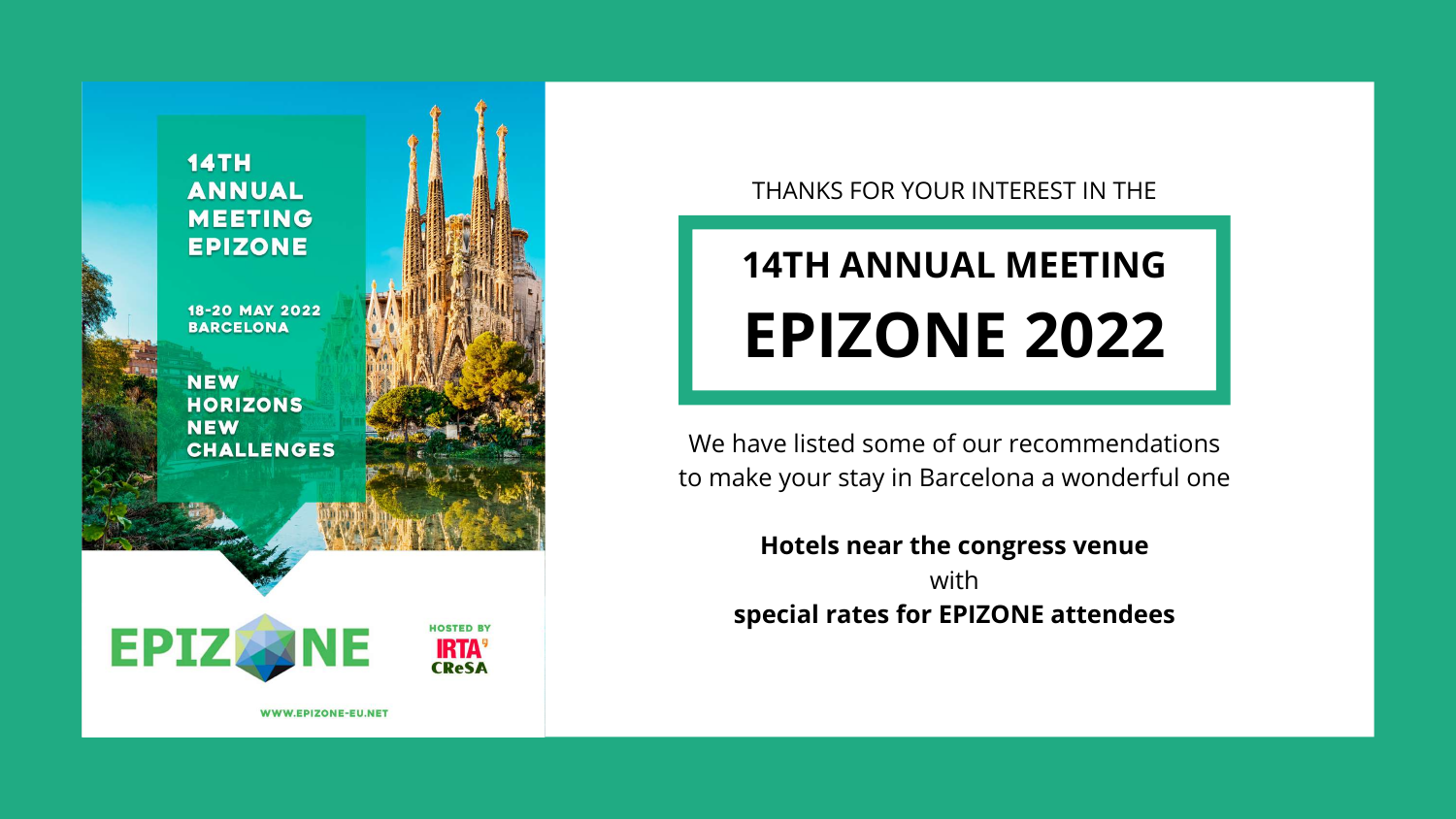## **BARCELONA APOLO**

**Click here to get a [special](https://events.melia.com/es/events/hotel-barcelona-apolo-by-melia/Epizone.html) rate**





Located in the centre of Barcelona, you have the entire city within your reach. Privileged location only a 10 minute walk from las Ramblas and the port.



Av. del Paral·lel, 57-59, 08004 [Barcelona](https://goo.gl/maps/tFNhgnakZ7iDmmNF6)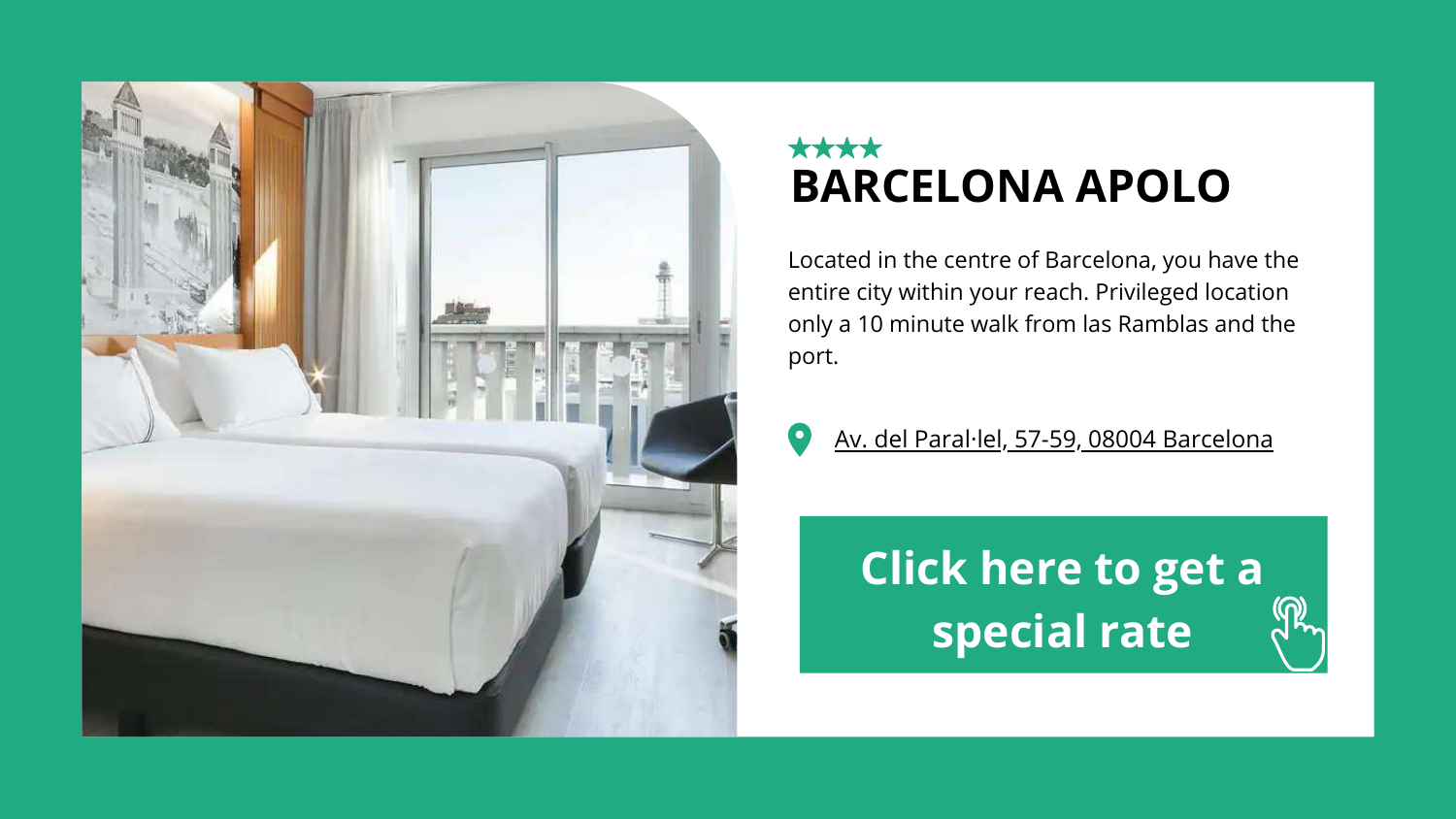

#### \*\*\* **ANDANTE HOTEL**

**Use this code to get 15% [discount](https://andantehotel.com/en)**: "*[EPIZONE](https://andantehotel.com/en)*"

Its location in Barcelona just couldn't be better, only a few minutes' walk from Les Rambles, and well-communicated with the cruise terminals in the port, leisure areas, theatres and shows.



Av. de les [Drassanes,](https://g.page/andantehotelbcn?share) 23, 08001 Barcelona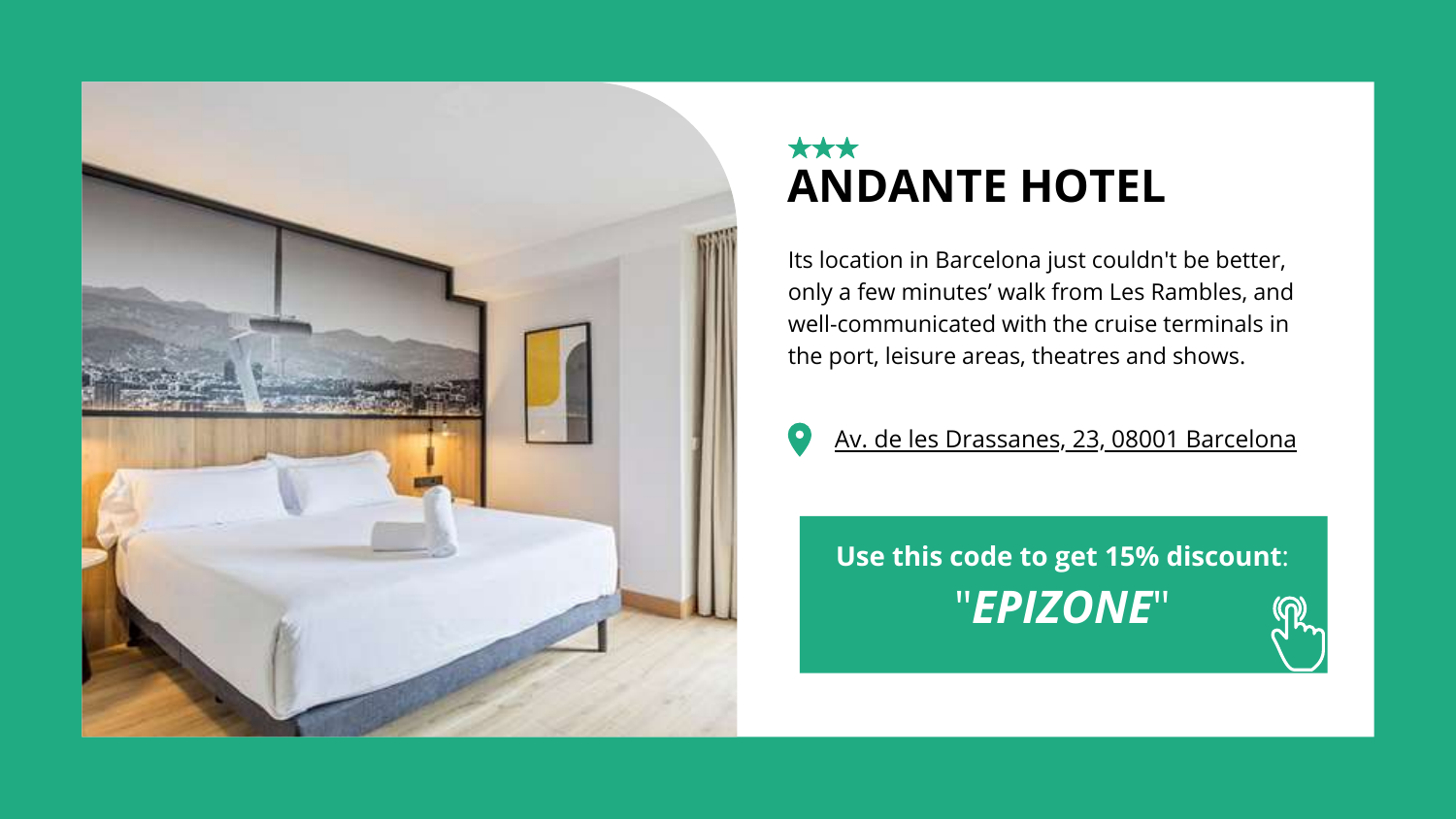

#### \*\*\*\* **EUROSTARS RAMBLA**

*[145€/night - Double room individual use](mailto:reservas@eurostarsramblas.com) [155€/night - Double room two guests](mailto:reservas@eurostarsramblas.com)*

*[Send an e-mail to](mailto:reservas@eurostarsramblas.com) [reservas@eurostarsramblas.com](mailto:reservas@eurostarsramblas.com) [indicating the code](mailto:reservas@eurostarsramblas.com) ["EPIZONE2022"](mailto:reservas@eurostarsramblas.com)*



#### La Rambla, 22, 24, 08002 [Barcelona](https://g.page/eurostars-ramblas-barcelona?share)

The Eurostars Ramblas is located across from Plaça del Teatre, the most artistic stretch of the Rambla. It occupies two historic buildings located where Barcelona's medieval wall used to be.

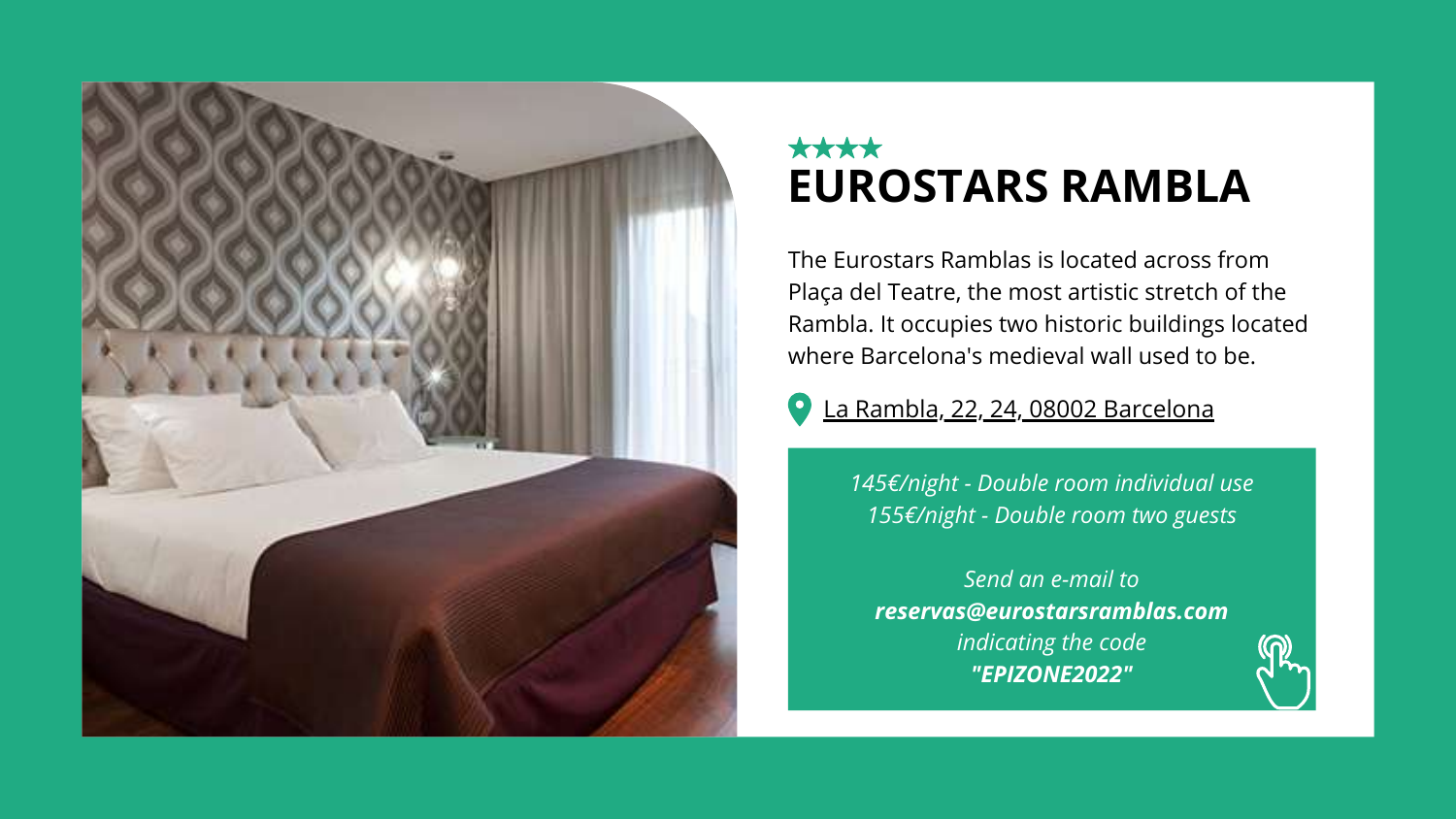

## \*\*\*\* **H10 PORT VELL**

[209€/night - Double room individual](https://www.h10hotels.com/en/barcelona-hotels/h10-port-vell) [229€/night - Double room two guests](https://www.h10hotels.com/en/barcelona-hotels/h10-port-vell)

**[Use this code to get this special rates](https://www.h10hotels.com/en/barcelona-hotels/h10-port-vell)** *["](https://www.h10hotels.com/en/barcelona-hotels/h10-port-vell)[EPIZONE22"](https://www.h10hotels.com/en/barcelona-hotels/h10-port-vell)*

The H10 Port Vell is an exclusive four-star superior hotel located next to Barcelona's harbor, only meters away from the picturesque Born district.



#### Pas de Sota Muralla, 9, 08003 [Barcelona](https://g.page/h10-port-vell?share)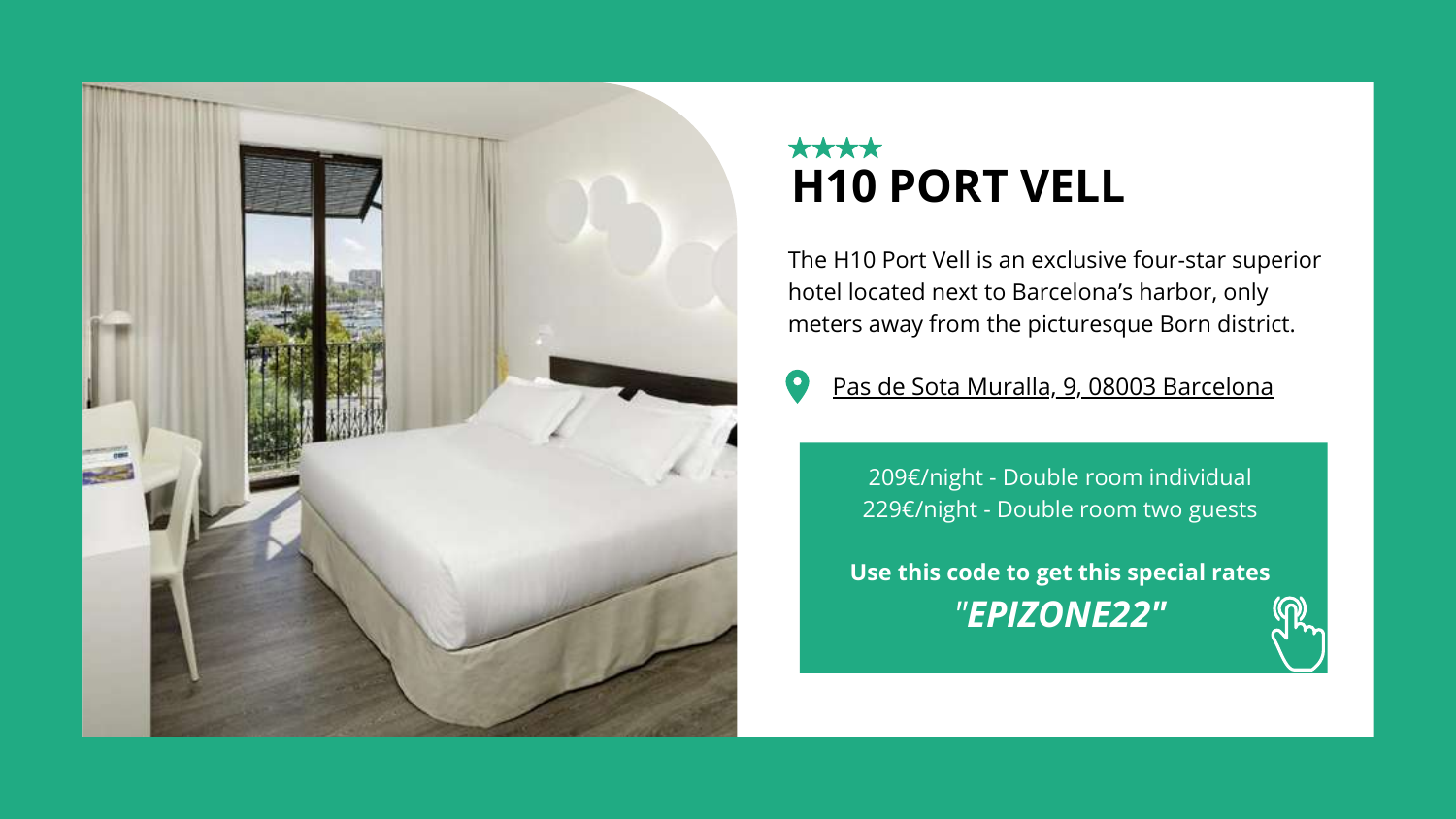

## \*\*\* **SIXTIES HOTEL**

**[Use this code to get a 18% discount](https://www.hotelsixties.com/en/)** *["](https://www.hotelsixties.com/en/)[EPIZONE22"](https://www.hotelsixties.com/en/)*

The Sixties Hotel is both a hotel and an exhibition. Located in the center of Barcelona, next to the Ramblas and Ciutat Vella, the Raval and the Born, it is inspired by the aesthetics, glamour, characters and history of the 60s.



[Passatge de Gutenberg, 7, 08001 Barcelona](https://g.page/hotelsixties?share)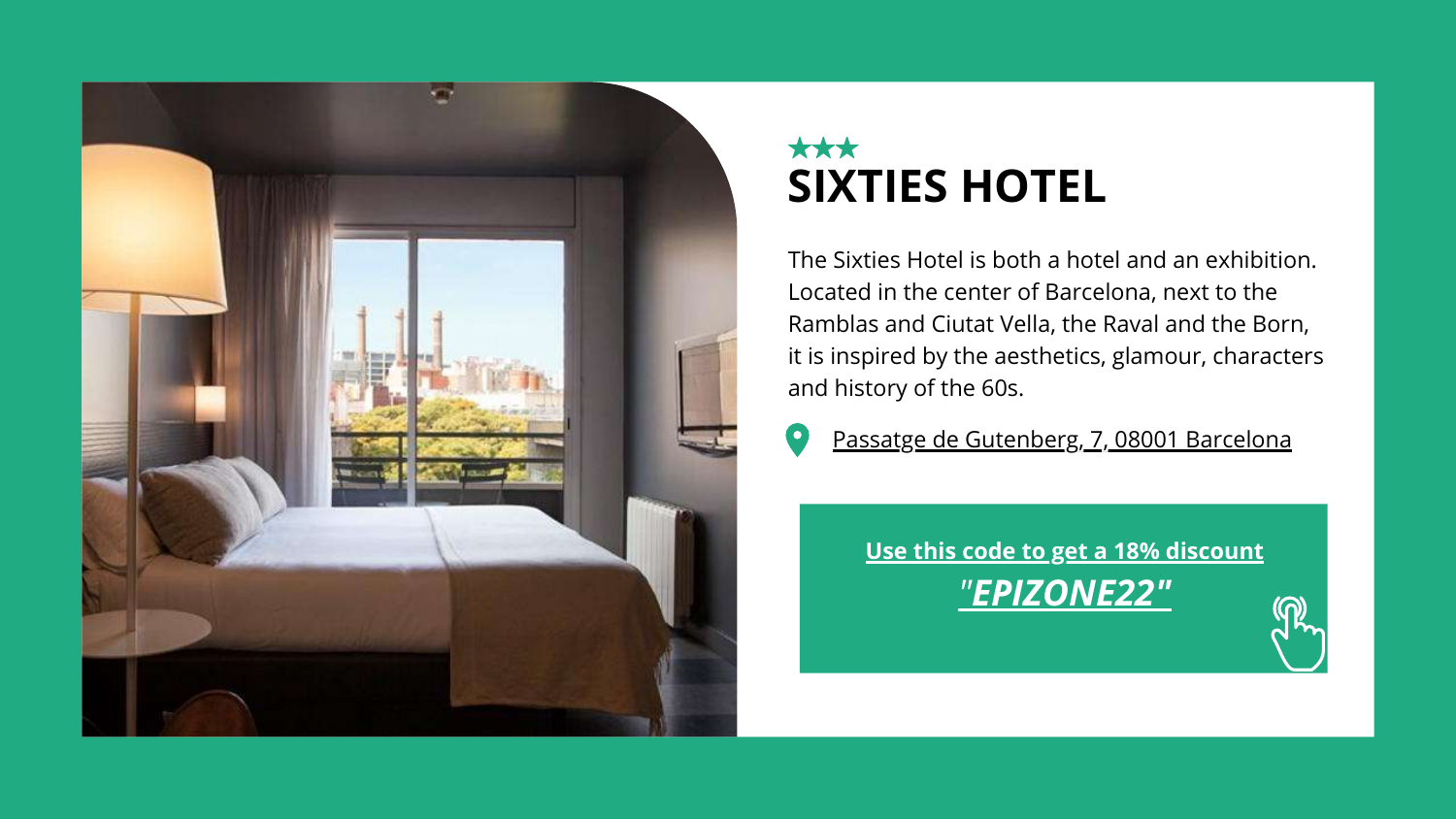

#### \*\*\* **ONIX LICEO**

**[Use this code to get a 5% discount](http://www.onixhotels.com/)** *["](http://www.onixhotels.com/)[LICEOEPIZONE"](http://www.onixhotels.com/)*

A stone's throw from La Rambla, Plaza Real and the beach, Onix Liceo is located in the heart of El Raval, one of the most lively, curious and mixed neighborhoods of Barcelona.



[Carrer Nou de la Rambla, 36, 08001 Barcelona](https://goo.gl/maps/6PrPeuyK192mdkEP9)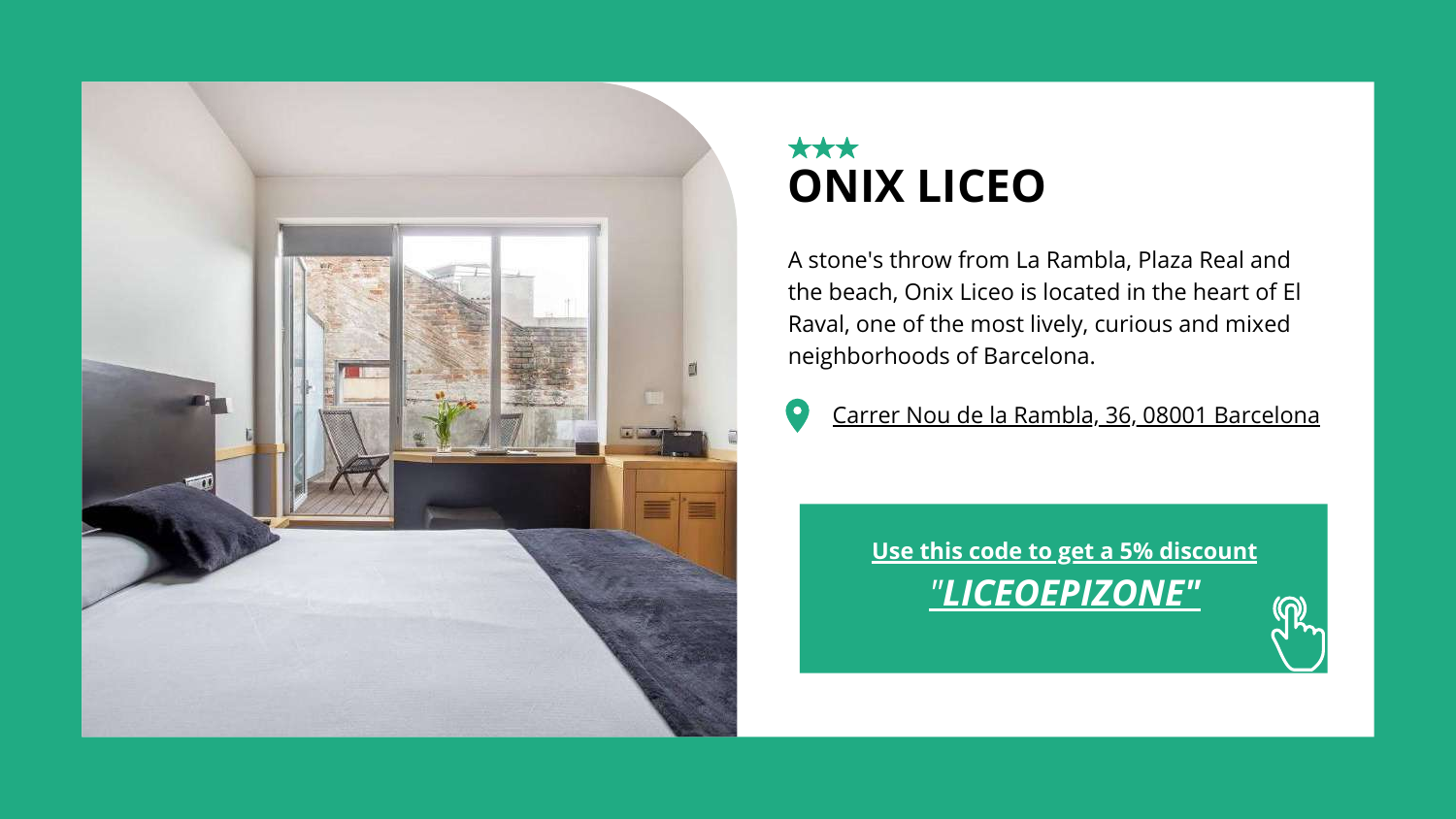

### \*\*\*\* **ORIENTE ATIRAM**

**[Use this code to get a 5% discount](https://www.atiramhotels.com/hoteles/barcelona/hotel-oriente-atiram-ramblas/)** *["](https://www.atiramhotels.com/hoteles/barcelona/hotel-oriente-atiram-ramblas/)[EPIAH"](https://www.atiramhotels.com/hoteles/barcelona/hotel-oriente-atiram-ramblas/)*

The Oriente Atiram, is a hotel located in Las Ramblas de Barcelona. This famous street of the city has important monuments like: El Liceu or el Mercado de la Boqueria.



[Rambla dels Caputxins, 45, 08002 Barcelona](https://g.page/OrienteAtiramHotel?share)